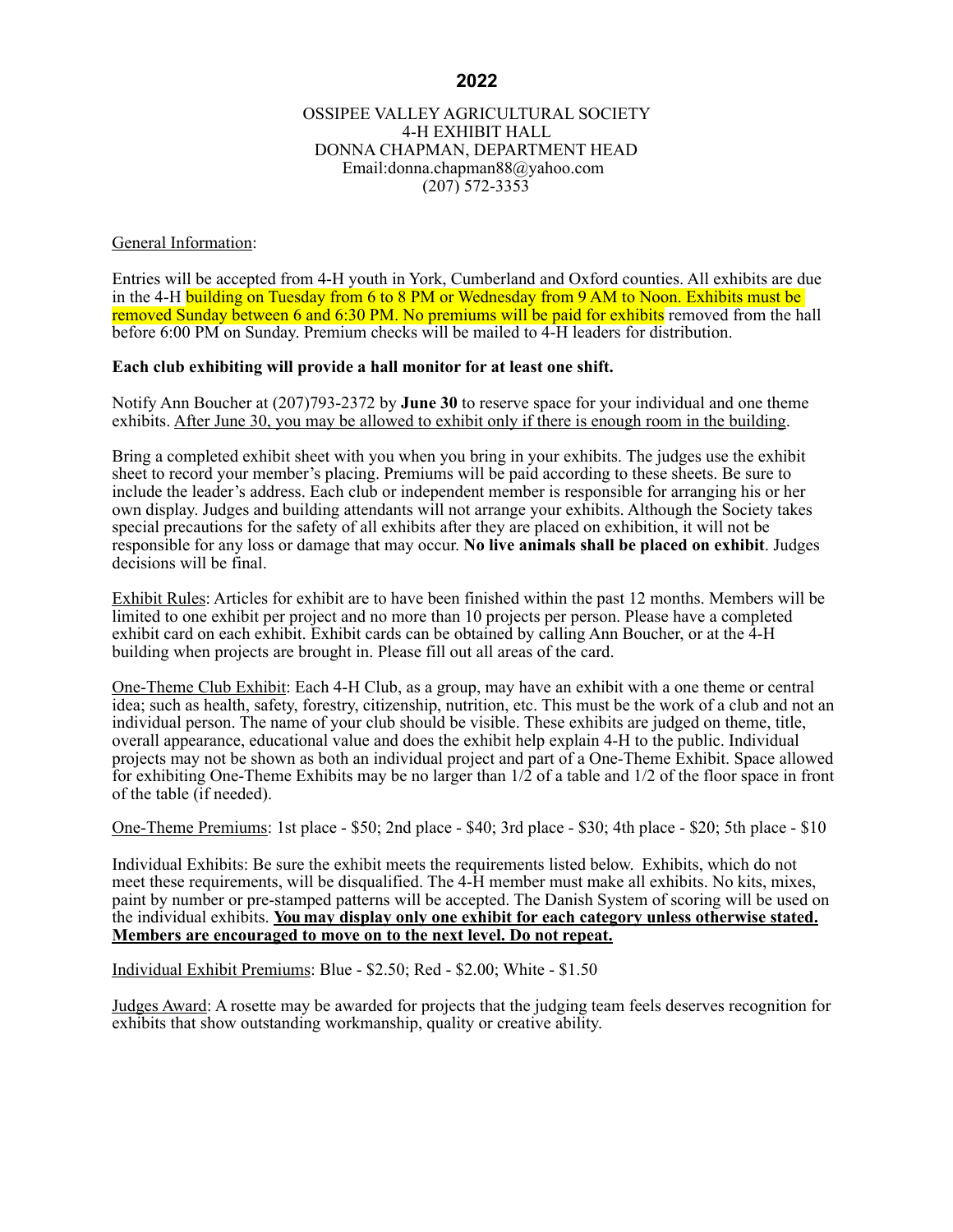# Ossipee Valley Fair

**NOTEBOOKS** will include a cover, title page, table of contents, illustrations, research material, and short story about the project.

**BOOK REPORTS** should include title of book, author, publisher, number of pages, brief summary of the book, and illustrated cover made by member. **Member will not use a graded school book report.**

**SCRAPBOOK** will be judged on neatness, creativity, and quality. It must contain an introductory page, index, and captions.

**POSTERS** ages 5-8 must have a title in 2" letters and be on a standard poster board measuring 14" x 22" or 22" x 28". Poster should have colored photographs taken with your camera, cut out of a magazine or hand drawings are acceptable.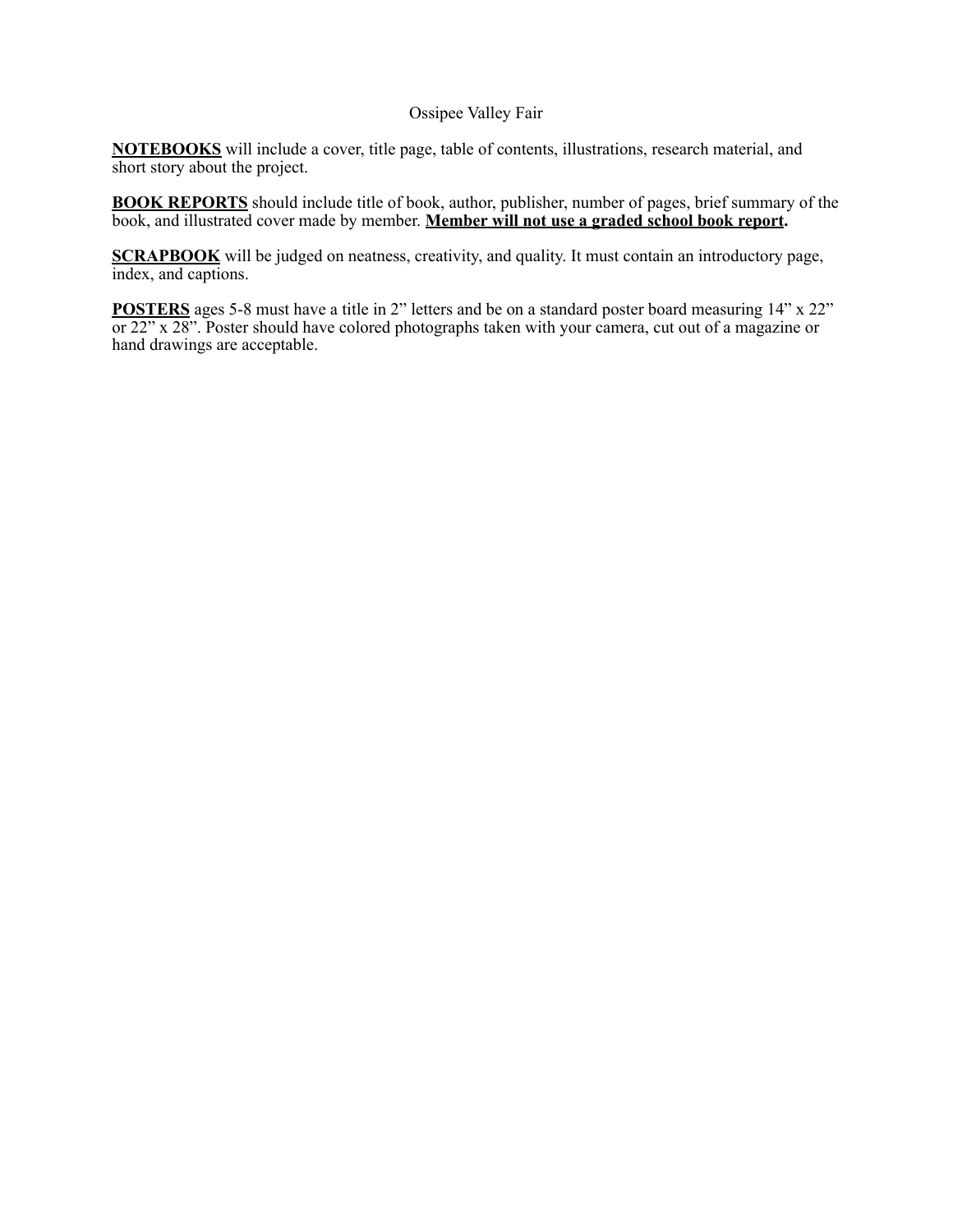#### Ossipee Valley Fair

### CITIZENSHIP/CIVIC EDUCATION

**AB** Citizenship (local, state, national)

**AD** Cultural Education - A notebook project on cultural heritage.

**AE** Intergenerational Programming

**AF** Understanding Physical Limits

**AG** Volunteerism

**AH** Service Learning

**AI** Community Service

### COMMUNICATION & EXPRESSIVE ARTS

**BA** Communication Arts

**BAA**Speaking/Radio/TV

**BAB** Writing/Print

**BB** PerformingArt

**BBA** Clowning/Mime

**BBB** Dance/Theater - Create puppets

**BBD** Music/Sound - A series of 4x6 pictures of a member performing a musical piece with a story on what the member has done in the project

**BC** Visual Arts

**BCAA Crafts** - 4-H craft projects must be educational in nature and involve an appropriate level of difficulty with respect. Item that does not display that member's age and skill level, or that does not show educational merit. Members are encouraged to include a card explaining any unique features of their project. *Members may enter two classes*.

**BCAA1** Super simple craft like metal craft, leather facing, popsicle stick, plastic craft, mosaics, gimps, etc.

**BCAA2** Beginner crafts like foam craft, felt, copper enameling, macrame, candles, glass, stone and seed crafts, baskets, yarn, feather, raffia, etc.

**BCAA3** Intermediate crafts including tooled leather, woodcarving, original centerpieces, ceramics, shaded liquid embroidery, advanced candle, etc.

**BCAA4** Advanced crafts requiring several hours or work like small latch-hook wall decorations or pillow covers.

**BCAA5** Long term crafts, for example, braided or hooked rugs, sheet metal, etc. 4-H selected.

**BCAB** Creative Arts - Creative arts exhibits will be judged according to creativity, use of media selected, and degree of challenge to member's age and experience. No collections.

**BCAB1** Creative sketching - pens, ink or pencil

**BCAB2** Advanced creative sketching - pastels and charcoal

**BCAB3** Fashion design package - original designs: contemporary or historical

**BCAB4** Sculptures or 3-D art forms

**BCAB5** Original collection or montage

**BCAB6** Poster design - single poster or set of demonstration posters

**BCAB7** Oil and Acrylics - freehand: mounted and framed

**BCAB8** Watercolor - freehand: mounted, backed and framed

**BCAB9** Mechanical arts drafting projects (i.e. diagram of structures of motors) **BCAB10** House plans: original

**BCAB11** Paints: oil, acrylic, or water on slate, wood or other surfaces

**BCAB12** Needlework - All articles must be finished - pillows are stuffed, and pictures are framed or mounted. Entry may be candle wicking, crewel, crocheting, cross-stitch embroider, knitting, tatting and netting. Members are encouraged to include a card explaining their advanced or long-term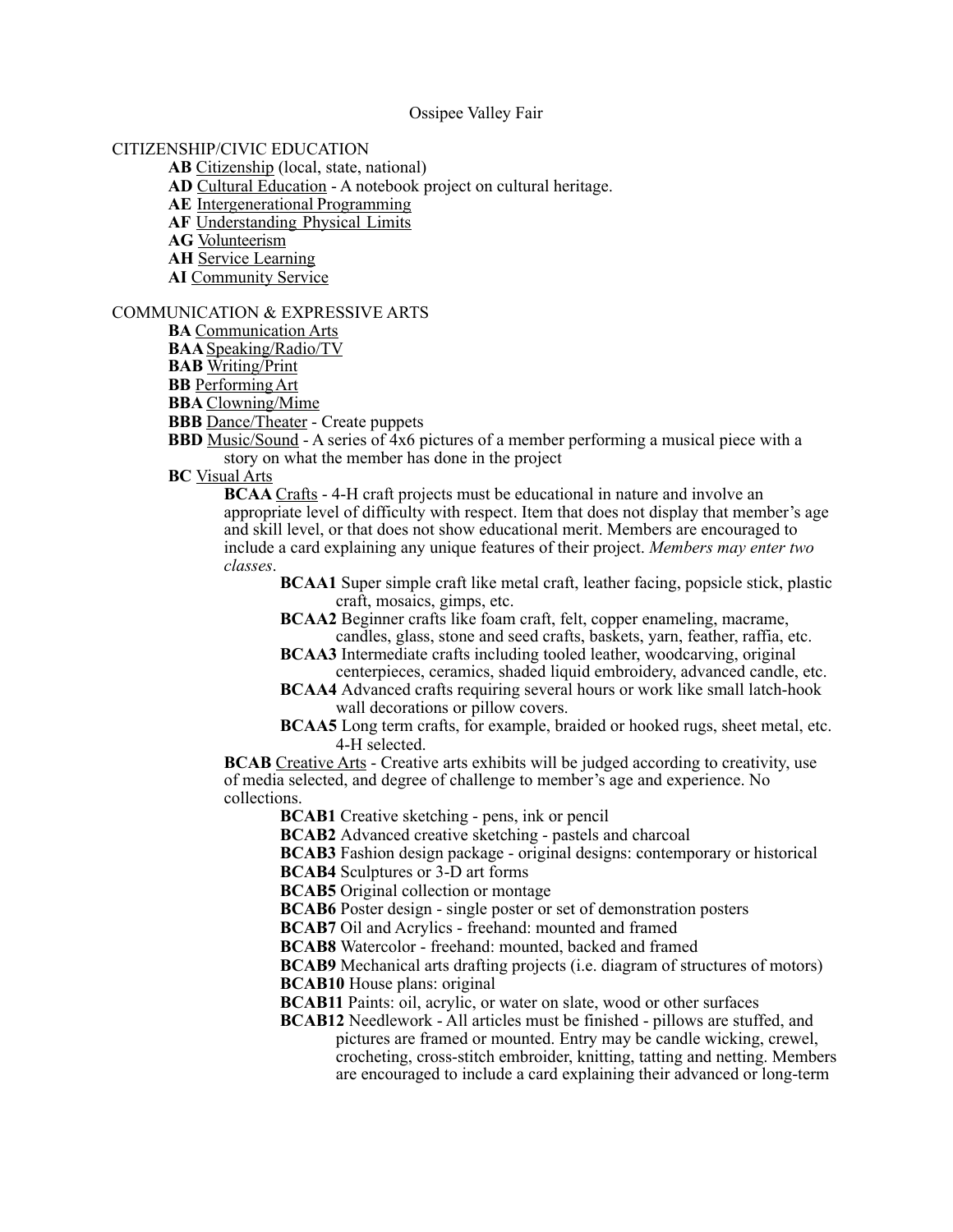project.

- **BCABA** Beginner Needlework mini-picture, mini-pillow, mittens, scarf or hat
- **BCABB** Intermediate Needlework sleeveless sweater, vest, picture or pillow
- **BCABC** Advanced sweaters with sleeves, baby blankets or layette set **BCABD** Long term projects - detailed sweater
- **BCC** Graphic Arts Displays Exhibits
- **BCD** Photography Color or Black and White (All photos must either be a 5x7" or 8x10" and mounted)
	- **BCD1** Beginner One photo of each: people, landscape and animal
	- **BCD2** Intermediate One photo of each: people, landscape, animal, seascape and comedy

**BCD3** Senior - A collection of 15 mounted photographs, at least 3 animals, 3 people, 3 landscapes and 6 miscellaneous. Displayed in an album.

**BCD4** Advanced - Either a collection of 3 different photos using special effects (include a card describing the process used) *OR* a collection of 3 photos, developed and printed by exhibitor.

### CONSUMER/FAMILY SCIENCES

**CA** Child Development, Child care, Babysitting

**CA1** Toy or game displaying appropriate skills for age level.

**CA2** Poster displaying appropriate child care concerns (a toy, nutrition, or safety) **CB** Clothing or Textile - Members exhibit an article in the class that corresponds with their skill level. Beginner class refers to members in their first or second year of sewing. Skill levels are broken down according to the "Guidelines for 4-H Clothing Construction" projects.

**CB1** Beginner Sewing - projects using no pattern or very simple commercial pattern with straight stitching. Articles to include: laundry bag, duffel bag, stuffed animal, slippers or apron.

**CB2** Beginner clothing construction - projects using easy patterns with mostly straight seams, facings, armholes, neckline. Articles to include: elastic casing or drawstring skirt, shorts or pants, buttonless vest, pullover jumper or cape, etc.

**CB3** Intermediate clothing construction - projects with specialized construction techniques including T-shirt, pajamas, vest with buttons, unlined jacket or blazer, blouse, skirt, pants or dress, etc.

**CB4** Advanced clothing construction - projects involving advanced techniques including pleated skirts, lined blazers or specialty fabrics.

**CB5** Quilting

# **CC** Consumer Education

**CC1** Home Management - to include family budget with mortgage, babysitting fees, insurance and normal associated expenses for family of 3 (2 adults, 1 baby)

**CC2** Personal Management - set up a personal budget for a single person

**CD** Home Environment

**CD1** Home Furnishing - to include a model of floor plans, location of windows, doors, and appliances in relation to layout of home.

**CD2** Home Decoration - interior decorating to include a model of one room in a home and how best to arrange furniture and decorations (pictures, lamps or wall hangings, etc.) **CE** Parenting and Family Education

### ENVIRONMENTAL EDUCATION & EARTH SCIENCE

**DA** Environmental Stewardship/General

**DB** Earth, Water, and Air

# **DBA** Geology and Materials

**DBA1** First & Second Year: 10 different rocks or minerals properly labeled.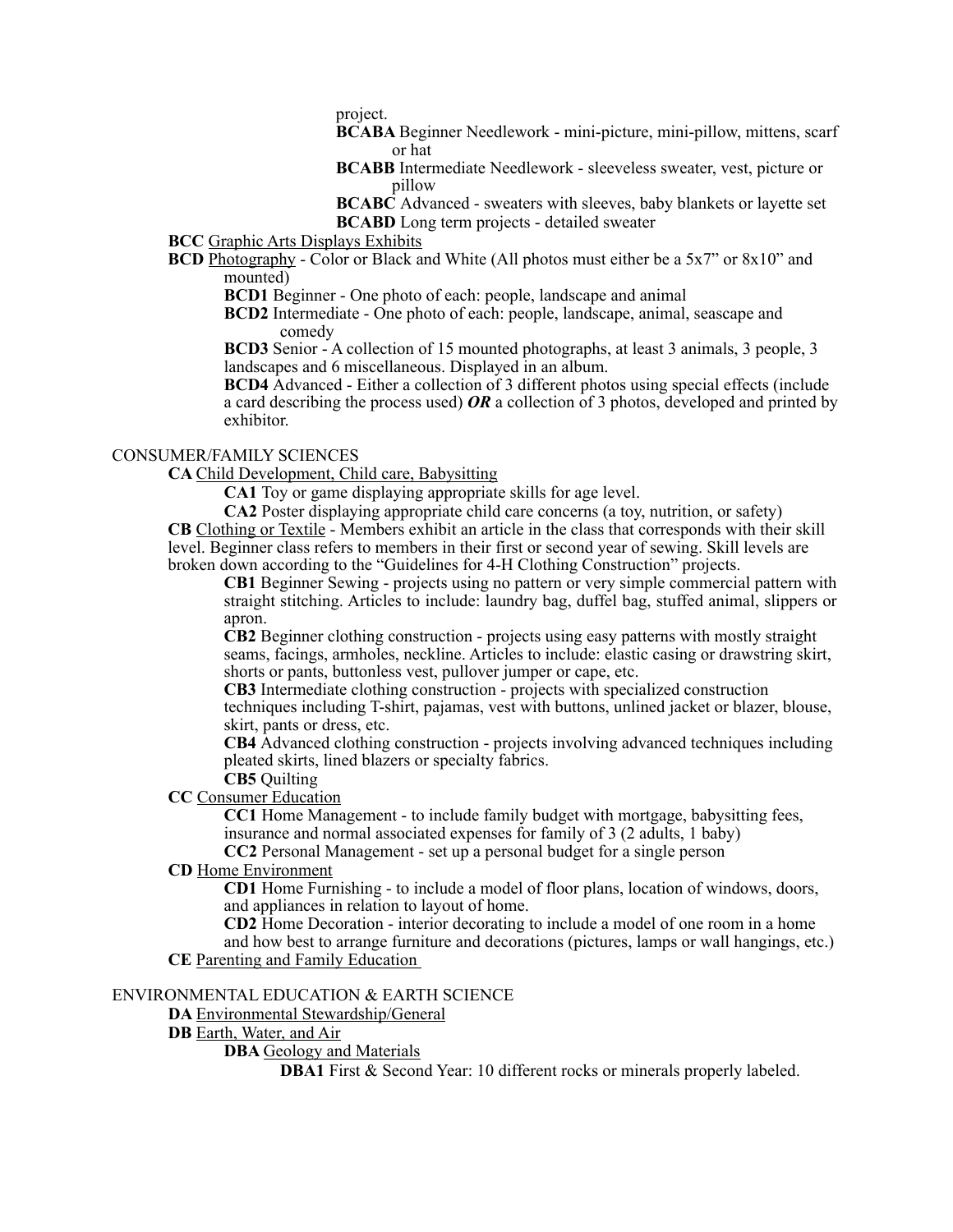Specify where found.

**DBA2** Third and Fourth year: 15 different rocks or minerals properly labeled. Specify where found.

**DBA3** Five or more years: 20 different rocks or minerals properly labeled. Specify where found.

**DBB** Weather and Climate

**DBC** Soils and Soil Conservation

**DBD** Water

**DC** Energy

**DC1** Home

**DC2** Farm

**DC3** Transportation

**DDA** Forestry - *Members may enter in two Divisions\*, one entry only*.

**DDA1** \*Wood Collection

**DDAA1** Specimens - 10 specimen minimum, 2"x4"x3/8" sections. Identify by common and scientific name on back. List common manufacturer use.

**DDAB2** Decorative - (such as wall plaques), 5 specimen minimum. Identify by common and scientific name on back.

**DDAC3** Utility - (such as cutting board, silverware tray), 5 specimen minimum. Identify by common and scientific name on back.

# **DDA2** Cone Collection

**DDAC4** Specimens - 10 specimen minimum, list common uses of trees or lumber. Whole cones only. Identify by common and scientific name. **DDAD5** Decorative - such as wreaths, 5 specimen minimum, nuts may be used. Cones and nuts must be identified by common and scientific name.

## **DDA3** Leaf Collection

**DDAE6** 10 specimen minimum. Identify by common and scientific name. Note wood uses and geographic range. Display in a loose leaf notebook.

**DDA4** Photographic Display - Display your forestry project. Minimum of 10 photographs. Judged on both quality and subject matter (cordwood cutting, timber stand improvement, disease damage).

**DDA5** Forest Insects - 3 specimens properly mounted; explanation of damage; and explanation of life cycle of each specimen.

**DDA6** Cross Section of Tree - Note historical personals, or family events indicated by growth rings, explanation of dates should be presented on accompanying chart.

**DDA7** Firewood - Educational display of firewood, minimum of 10 species of wood used for fuel. Burning and heating characteristics explained. No larger than 3" diameter and 12" length.

**DDA8** Wild Edibles - Minimum 4 specimens with explanation of scientific and common name. List a dish you would serve specimen in.

**DDA9** Ecological Balance of the Forest

**DDA10** Maple Syrup

**DDA11** Christmas Tree - 4-H grown Christmas tree (state age and species on tag). Potted or cut.

**DDC** Wildlife and Fisheries

**DDC1** Beginner - Poser of 5-10 tracks or fish. Identify 5-10 birds on poster.

**DDC2** Advanced - Poster of 10-15 tracks or fish. Also include small notebook

identifying animal habitat and food sources. May do birds too.

**DDC3** Collection of 5 wet ties, tied by exhibitor.

**DDC4** Collection of 5 dry ties, tied by exhibitor.

**DE** Outdoor Education/Recreation

**DE1** Outdoor Living notebook

**DE2** Hiking bag with proper equipment for overnight camping trip. Label all equipment. **DE3** A game, puzzle, or other item for family entertainment.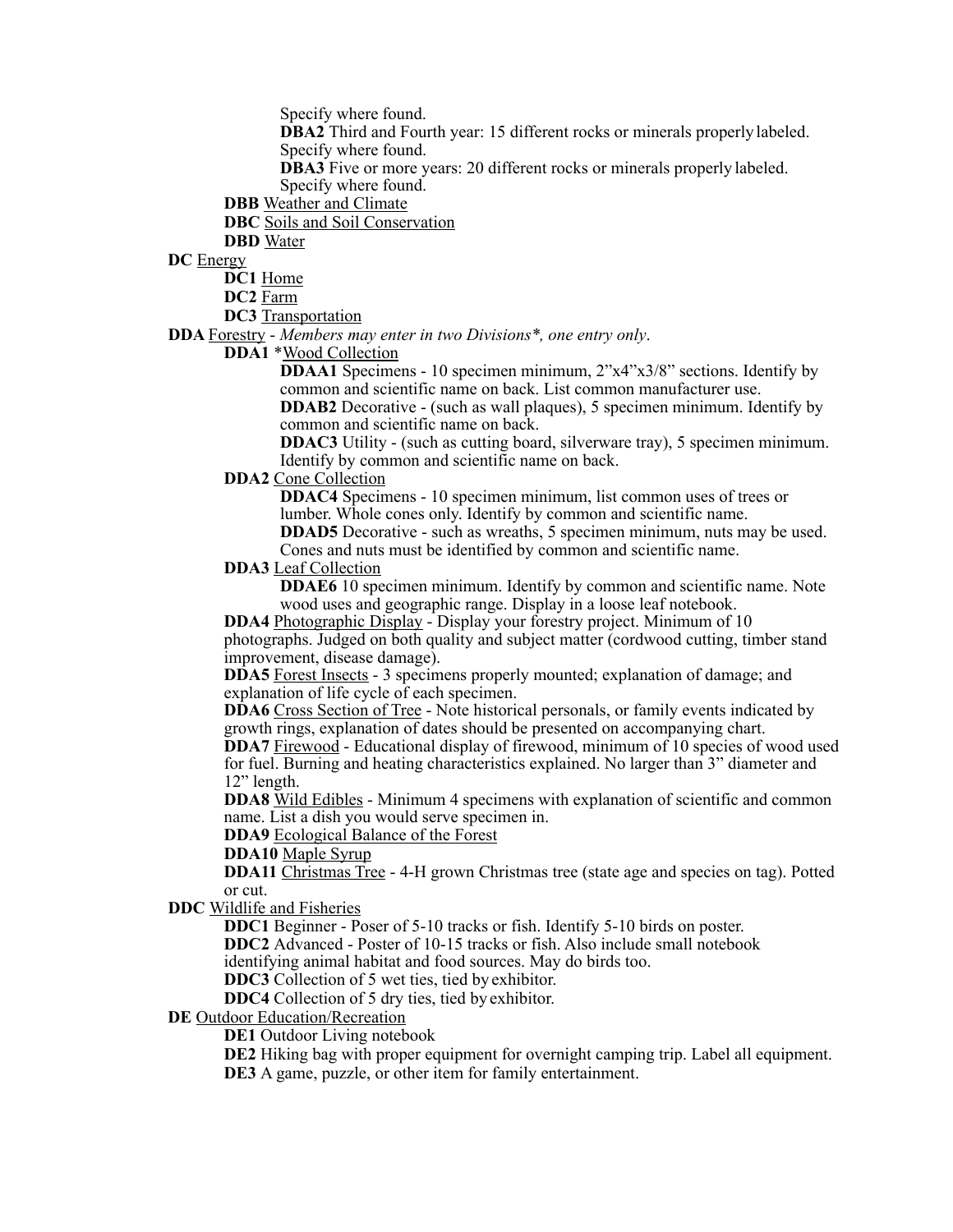**DEA** Shooting Sports

**DEA1** Archery - Bow with 10 parts labeled.

**DEA2** Firearms - A poster with 10 parts of a gun properly labeled.

**DF** Waste Management

**DFA** Composting - Build a compost bin.

**DFB** Recycling

**DFB1** Create an item from recycled material. Name items recycled.

**DFB2** Show 10 items to be recycled and the proper disposal techniques. (i.e. batteries, plastic)

**DFC** Household Hazardous Waste

**DFC1** Show 10 items in your house that are hazardous material and the proper disposal of each.

**EC** Food and Nutrition - No mixes allowed. Disposable plates must be used. All items must be covered with plastic wrap prior to arrival. Exhibit must be accompanied with a 3"x5" recipe card.

**EC1** Beginner - 5 cookies, or 5 brownies, or quick bread

**EC2** Intermediate - A single crust pie, frosted cake (no decorations), or 5 muffins, or 3 biscuits.

**EC3** Advanced - Two crust pie, or 5 yeast rolls, or one loaf of yeast bread, or coffee cake. **EC4** Four years and beyond - Multi-layered, decorated cake

**ECA** Eat Well - Member may have one entry in classes 1-4 and also one entry in classes 5-7.

**ECA1** Home packed lunch box including one baked item. Include food guide pyramid.

**ECA2** Breakfast menu poster with recipes. Include food guide pyramid.

**ECA3** Luncheon menu poster with recipes. Include food guide pyramid.

**ECA4** Menus for meals (one full day) use the food guide pyramid.

**ECA5** International foods - recipe (3"x5" card) must accompany the entry.

**ECA6** Cake Decorating - does not have to be on a cake.

**ECA7** Special Diet - to include one food specific to special diet, i.e. low sodium or low sugar, soy product, etc.

**ECB** Food Safety

## **ECC** Food Preservation

**ECC1** Exhibit 3 different jars. Can be canned vegetables, fruit pickle, jam, or jelly. Show canning method used. Must be done by exhibitor. Jars should be labeled. **ECC2** Dried food or herbs. Collection of 5 herbs or 5 different foods that are displayed

neatly with correct labels for each.

**ED** Physical Health

**EDA** Fitness and Sports

**EE** Safety

**EEA** ATV

**EEB** Automotive

**EEC** Bicycle

**EED** Communication for Child Safety

**EEE** Emergency Preparedness

**EEF** Tractor and Machinery Safety

### PERSONAL DEVELOPMENT & LEADERSHIP

**FA Career Exploration & Employability** 

**FB** Critical Thinking

**FC** Economic, Business/Marketing/Entrepreneurship

**FD** Introduction to 4-H Projects

**FE** Hobbies and Collectables - Collections; not eligible in any other division, (i.e. stamp or coin) **FEA1** First Year - 10 items identifying the item and where you found or purchased them. **FEA2** Second Year - 20 items identifying the item and where you found or purchased them.

**FEA3** Third Year - 30 items identifying the item and where you found or purchased them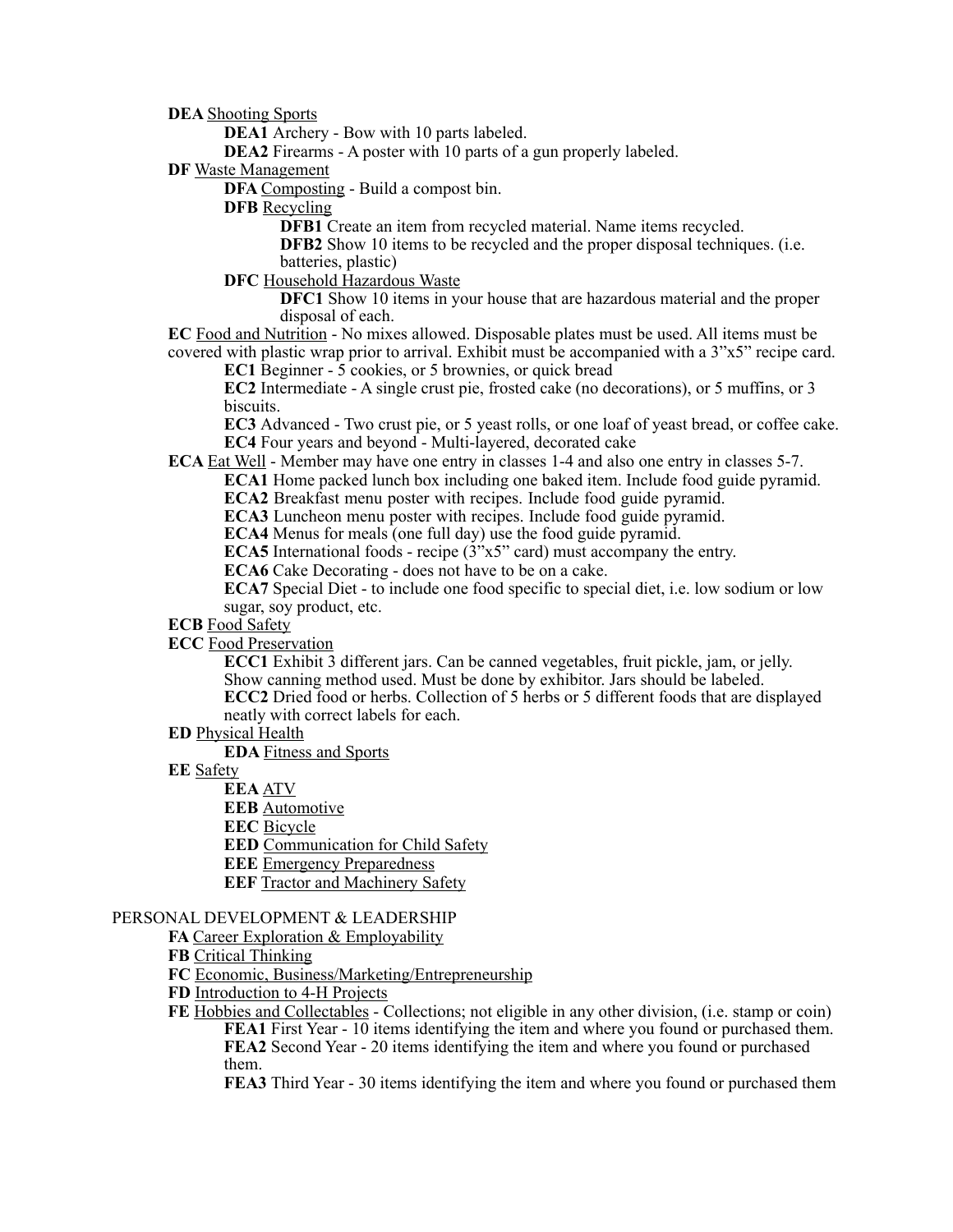and their uniqueness. **FF** Leadership Skills Development **FG** Leadership Education **FH** Personal Development **FI** Reading Literacy - Read a book and write a report. Members should not use a graded school report! **FJ** Social Recreation Skills - Develop a game for a group of people.

### ANIMALS

Members may do a notebook or scrapbook. Read the description under the rules of a notebook and scrapbook.

*One entry per class*. Members, who are 5-8 years old, may do a poster. The rules for a poster are in the introduction.

**GBA** Aquaculture **GBB** Beef **GBC** Birds/Poultry **GBD** Cats **GBE** Dogs **GBF** Dairy Cattle **GBG** Goats

**GB2** Livestock - Member may enter two classes.

**GB2A** Six brown or white eggs. Graded.

**GB2B** One piece of homemade poultry or livestock equipment.

**GB2C** Animal by-products (i.e. fleeces, hides, cheese)

## PLANTS

**GBA** Crops/Weeds

**GBA1** Forages

**A** Hay - First crop, one flake properly tied.

**B** Haylage\* sample<br>**C** Grass silage\*

\* denotes: please use a one quart Mason jar with lid to display **GCB** Flower Gardening & House Plants *may enter two classes. Grown by member except*

**GCB1** Cut Flower Arrangement - Only the cut flowers and arrangement will be judged. **GCB2** Cut Flower Arrangement - Arrangement and quality will be judged as well as container.

**GCB3** Dry Flower - Arrangement, corsages, or holiday decorations

**GCB4** Best Group of 3 Annuals in one container

**GCB5** Best Group of 3 Perennials in one container

**GCB6** House plant or hanging plant grown by member

**GCB7** Terrarium or window box plants grown by member and designed by member. **GCB8** Map of home grounds and landscaping built to scale and having identification number with corresponding key.

**GCC** Garden Fruits/Vegetables - To be judged on quality, uniformity, and arrangement. May enter 2 classes. Grown by member.

**GCC1** Vegetable and Fruit Display

**GCC2** Vegetable Display - To consist of 5 field crops to be selected from the following: 3 each of any vegetable: potatoes, red and green tomatoes, beets, onions, peas in a pod, spinach, zucchini, summer squash, cherry tomatoes, string beans or other vegetables of same size. One head of broccoli or cabbage may be used.

**GCC3** Decorated Vegetable - No carved vegetables

**GCC4** Berries - Pint basket of cultivated berries from member's own garden.